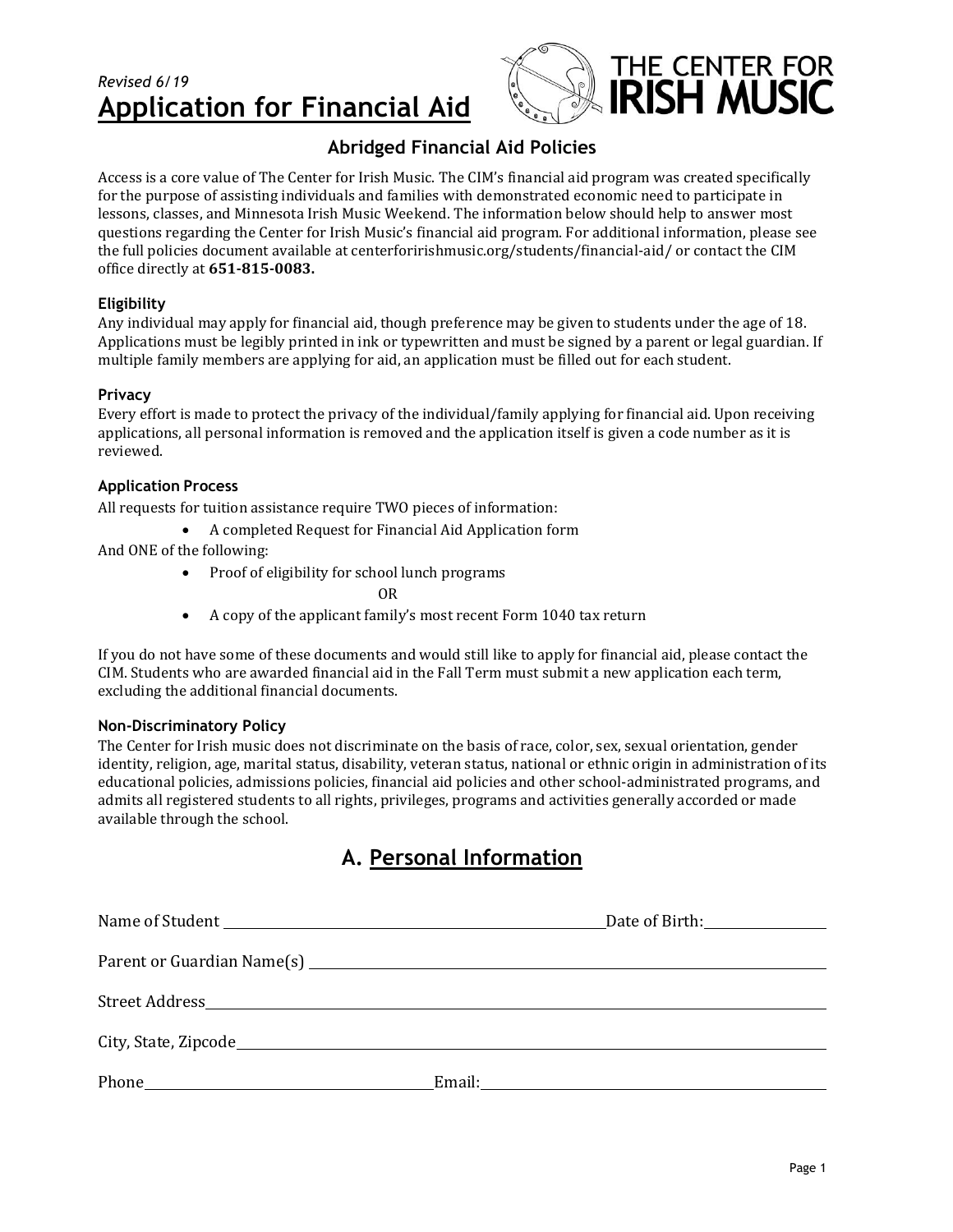# **B. Registration Form**

1. Group class/es excluding ensembles (please specify which):

|                                                                                                                                                   | 2. Ensemble: _ Yes _ _ No                                                                                                                                                                      |  |  |
|---------------------------------------------------------------------------------------------------------------------------------------------------|------------------------------------------------------------------------------------------------------------------------------------------------------------------------------------------------|--|--|
|                                                                                                                                                   |                                                                                                                                                                                                |  |  |
|                                                                                                                                                   | 3. Private lessons:<br>Length of lesson: 30mins 45mins 60mins                                                                                                                                  |  |  |
|                                                                                                                                                   | Frequency of lesson:<br>Every week Every other week                                                                                                                                            |  |  |
|                                                                                                                                                   | Length of lesson: 30mins 45mins 60mins<br>Frequency of lesson: Every week Every other week<br>Any dates during the upcoming term when you will be unable to come to lessons (if none,          |  |  |
|                                                                                                                                                   |                                                                                                                                                                                                |  |  |
|                                                                                                                                                   | 4. Minnesota Irish Music Weekend (Summer Term only)<br>Please specify which program: ___ Beginner ___ Teen<br>__ Adult<br>If adult, indicate which workshops & lectures on an additional page. |  |  |
| Briefly tell us why you are studying at the Center for Irish Music and explain some of your musical<br>goals and aspirations for the coming year. |                                                                                                                                                                                                |  |  |
|                                                                                                                                                   |                                                                                                                                                                                                |  |  |
|                                                                                                                                                   |                                                                                                                                                                                                |  |  |
|                                                                                                                                                   |                                                                                                                                                                                                |  |  |
|                                                                                                                                                   |                                                                                                                                                                                                |  |  |
|                                                                                                                                                   |                                                                                                                                                                                                |  |  |
|                                                                                                                                                   |                                                                                                                                                                                                |  |  |
|                                                                                                                                                   |                                                                                                                                                                                                |  |  |
|                                                                                                                                                   |                                                                                                                                                                                                |  |  |